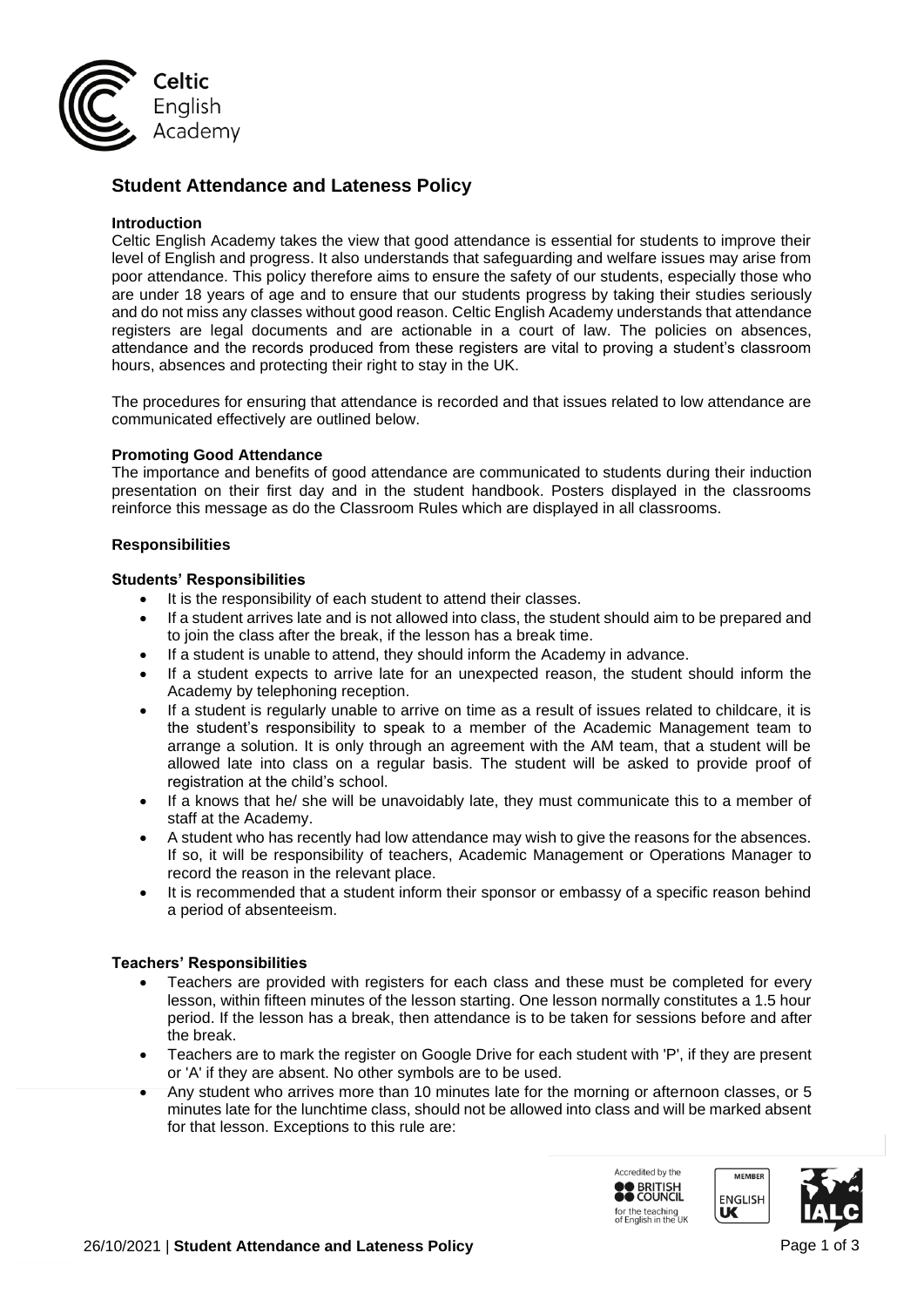

- $\circ$  those students who arrive with a dated and timed note from reception staff or an Academy manager explaining the reason for their late arrival;
- o those students who have agreed to arrive late on a regular basis as a result of childcare issues. Such students will have a letter with their agreed start time and teachers should allow those students the ten, or five, minutes' grace period allowed to others, from the time noted on the letter, rather than the usual start time of 8:45, 12:30 or 14:15.
- o Students under the age of 18 for safeguarding purposes. U18 students should be reminded of the importance of good punctuality by the teacher at the end of the lesson and any safeguarding concerns which arise from this discussion escalated to the safeguarding team.
- If a student is absent for a specific reason, the teacher should make a note of this on the register.
- If a student is not on the register, the teacher should send the student to reception. An exception to this is for new students who arrive in class on Monday with a dated timetable for that class.
- If an under 18 year old student is absent, the teachers are to inform the Reception Staff within the first 15 minutes of the lesson. This can be done using Slack. Attendance warnings will be followed up with their parents or legal guardians if there is no improvement. It is the Academic Management team's responsibility to ensure that class teachers are aware of the policy and that the policy is followed.

# **Reception Staff Responsibilities**

Reception staff should also record any reasons that a student in absent on the Student Absences spreadsheet.

### **Academic Management team responsibilities**

- It is the AM team's responsibility to complete the electronic record on a weekly basis.
- The AM team are to ensure that class registers are up to date for each class.
- At the end of each week, the AM team record the attendance for each class on Fidelo, the academy's student management database.
- It is the Academic Management team's responsibility to discuss any regular problems a student has with regards to their class time as a result of childcare issues, to agree a possible start time based on the child's school start time and the distance of the academy from Celtic, and to issue a letter for a specific period of time which will be kept in the class folder.

### **Informing students**

- It is the responsibility of the ADoS to warn any students whose attendance fall below 80% and stress the importance of good attendance to ensure that satisfactory progress is made. The ADoS will collate all attendance on a Monday and send warning emails to all students whose attendance fell below 80% in the previous week.
- It is the responsibility of the ADoS to warn any students who persistently arrive late and stress that their attendance percentage may be affected if they continue to do so. This is done through weekly e-mails to relevant students.
- For sponsored students, the DoS or ADoS will inform any sponsors if a student's attendance poses a concern thorough their attendance reports. Sponsored students wanting time off should request this from their embassy supervisor.
- Occasionally a student may query their attendance. In such cases, the Google Drive registers and the teacher may need to be consulted.